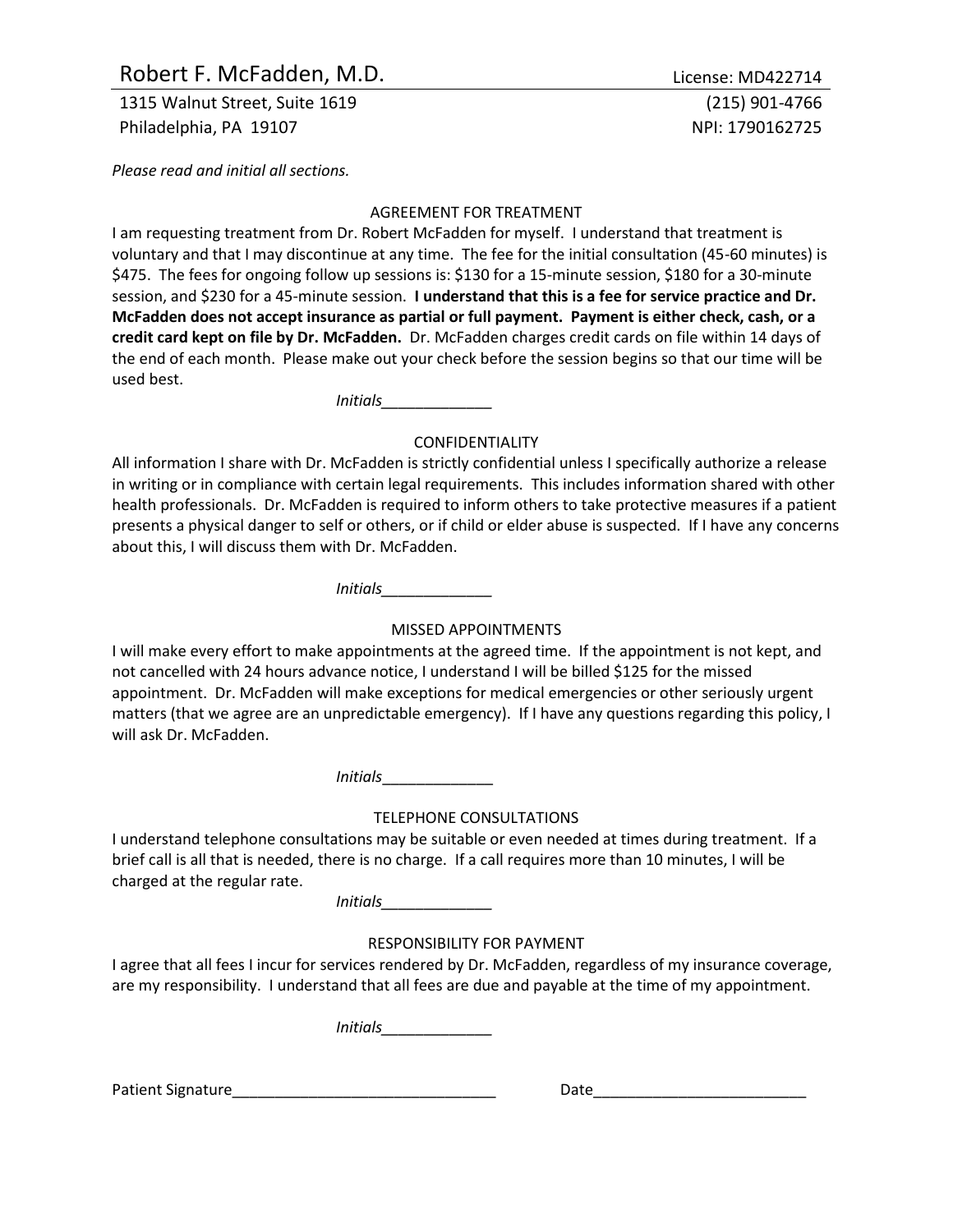| Name:                                         | Emergency contact:                            |
|-----------------------------------------------|-----------------------------------------------|
| Address:                                      | Date of birth:                                |
|                                               | How you found my practice:                    |
| Phone number:                                 | Insurance and ID # (for prior authorization): |
| Symptoms you would currently like to address: |                                               |

How you have managed these symptoms in the past:

Past medications (dosage too, if you remember) and response. Past talk therapy, and response:

Past and current substance use (please try to quantify):

Psychiatric and medical problems in close family members:

Your strengths and goals: